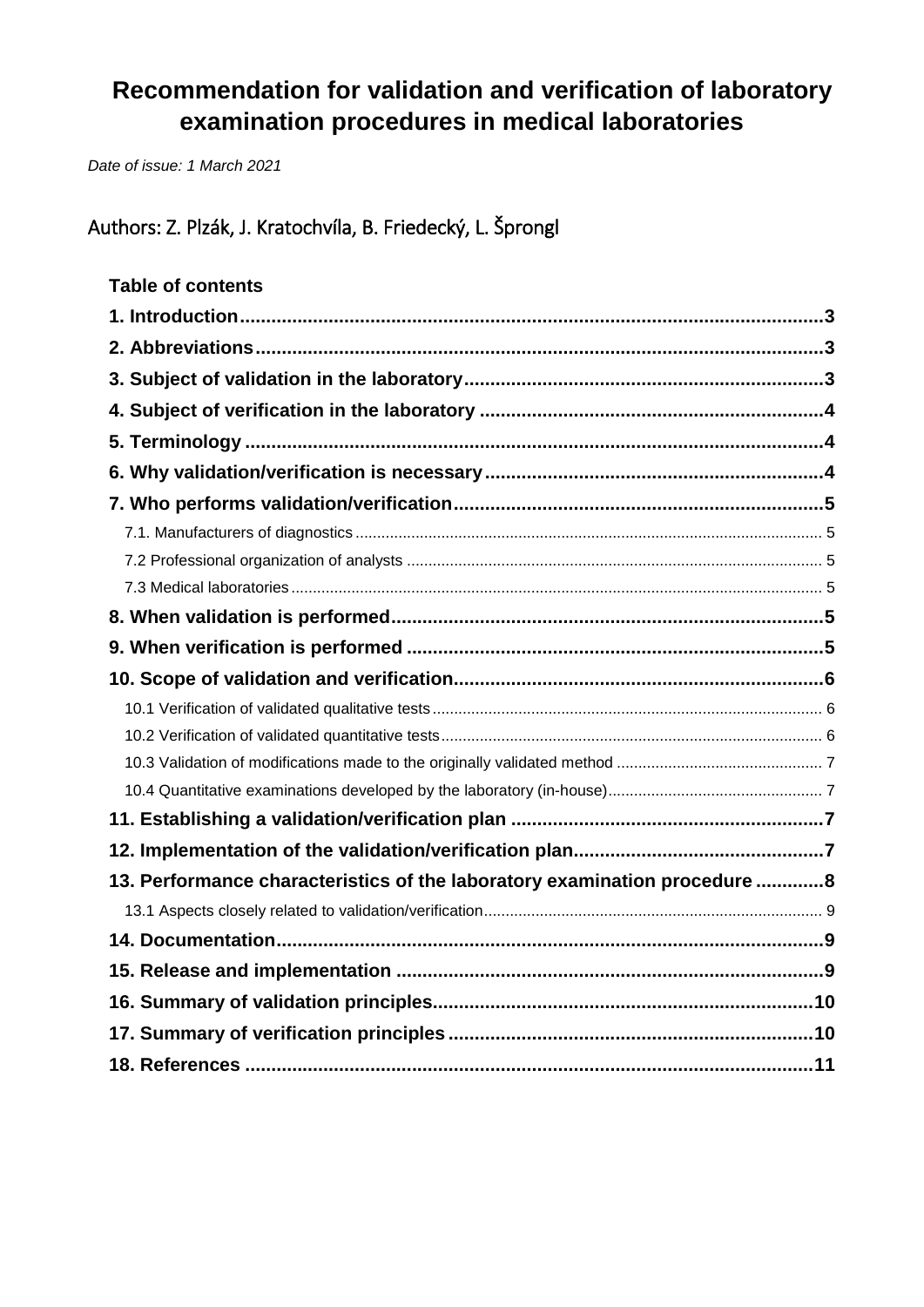## <span id="page-1-0"></span>**1. Introduction**

It has been 10 years since the last edition of the Recommendation for Validation and Verification of Analytical Methods in Clinical Laboratories was issued. During this time, new versions of the documents on which this Recommendation is based have been published. First of all, a new standard EN ISO 15189 [1] has been implemented, according to which medical laboratories are accredited and which specifies the requirements for the validation and verification of the analytical methods used, and laboratory examination procedures. There is also a new, revised edition of the EURACHEM Guide [2, 3] dealing with this topic and other documents discussing in detail the validation and verification of methods in laboratories [4, 5, 6, 7]. Last but not least, the current position paper of the Accreditation and ISO/CEN Standards Working Group of the European Federation of Clinical Chemistry and Laboratory Medicine (EFLM) [8] on validation and verification of laboratory examination procedures in medical laboratories has been published, on which this new version of the Recommendation is based.

# <span id="page-1-1"></span>**2. Abbreviations**

| <b>AOAC</b>   | Association of Official Analytical Chemists                                       |
|---------------|-----------------------------------------------------------------------------------|
| <b>CEN</b>    | Comité Européen de Normalisation (European Committee for Standardization)         |
| <b>CLIA</b>   | Clinical Laboratory Improvement Amendments USA                                    |
| <b>CRM</b>    | <b>Certified Reference Material</b>                                               |
| <b>EFLM</b>   | European Federation of Clinical Chemistry and Laboratory Medicine                 |
| <b>EQA</b>    | <b>External Quality Assessment</b>                                                |
| <b>FDA</b>    | Food and Drug Administration USA                                                  |
| <b>IVD MD</b> | In vitro diagnostic - medical device                                              |
| <b>ISO</b>    | International Organization for Standardization                                    |
| <b>IUPAC</b>  | International Union of Pure and Applied Chemistry                                 |
| <b>JCTLM</b>  | Join Committee on Traceability in Laboratory Medicine                             |
| <b>LGC</b>    | Laboratory of the Government Chemist                                              |
| <b>POCT</b>   | Point of Care Testing (Laboratory method performed at the bedside of a patient or |
|               | the first contact with the patient)                                               |
| <b>SOP</b>    | <b>Standard Operating Procedure</b>                                               |
| <b>SRM</b>    | <b>Standard Reference Material</b>                                                |
| WG-PRE        | Working Group for the Preanalytical Phase                                         |

# <span id="page-1-2"></span>**3. Subject of validation in the laboratory**

Validation is defined in EN ISO 15189 [1] and in the Vocabulary of quality management systems [9] as the confirmation, through the provision of objective evidence, that the requirements for a specific intended use or application have been fulfilled.

Validation confirms that the IVD MD measurement procedure/measurement system/product is capable of fulfilling the requirements imposed on it. In other words, that a laboratory examination performed by a given measurement method is capable of providing results - reproducible measurements within the required range, with the required limits of determination, precision, bias and uncertainty - to make possible appropriate diagnostic and therapeutic decisions.

In the medical laboratory, the vast majority of laboratory examination procedures used are already validated, produced by manufacturers of in vitro diagnostics in accordance with IVD Directive 98/79 EC (2017) or in accordance with FDA requirements. The medical laboratory should not use other than validated methods. The validation process is only performed by the laboratory if the laboratory examination procedures are [1, 8]: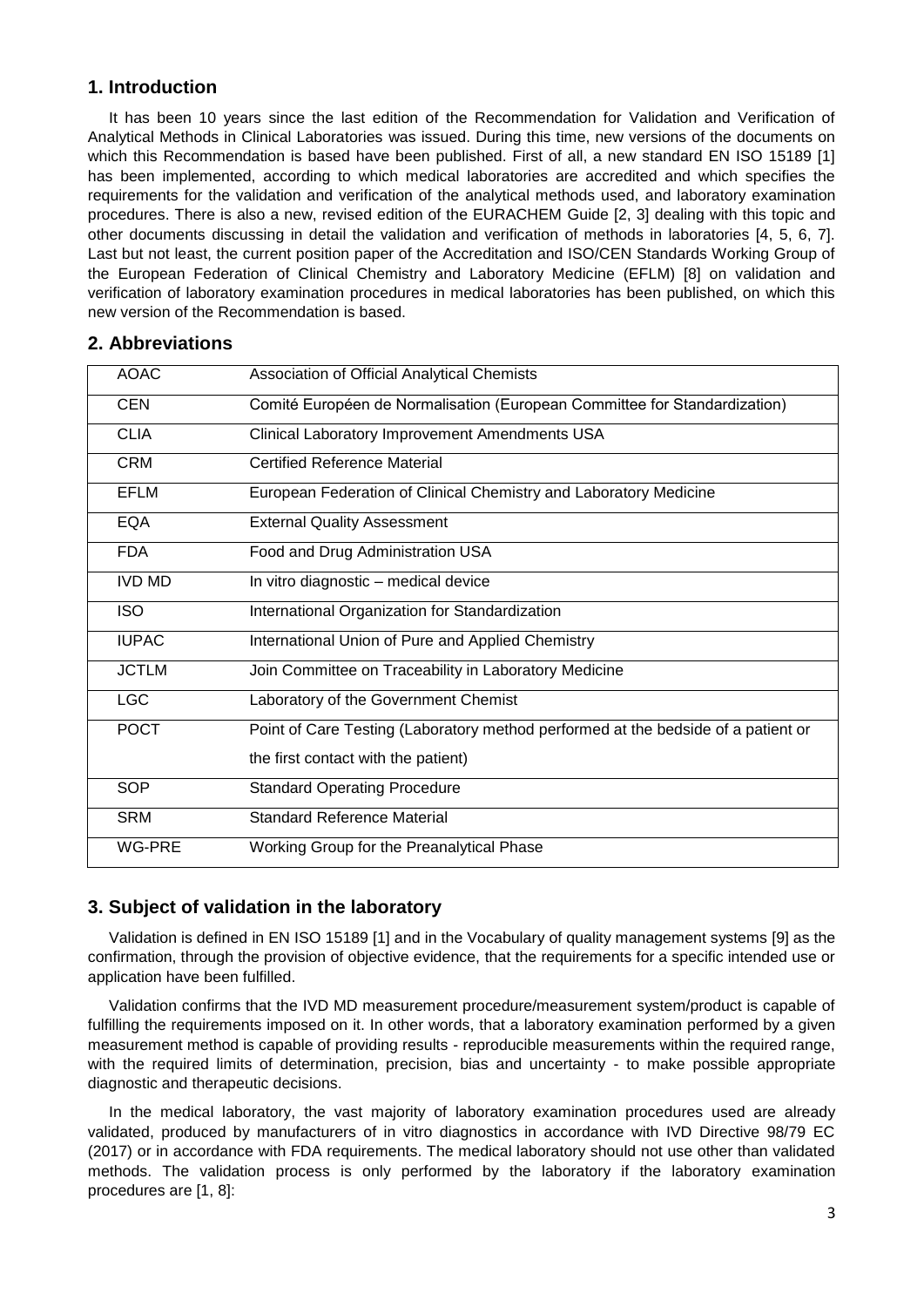- a) Non-standard.
- b) Designed or developed by the laboratory (in-house).
- c) Validated laboratory examination procedures used outside their intended scope of use.
- d) Validated laboratory examination procedures subsequently modified.

## <span id="page-2-0"></span>**4. Subject of verification in the laboratory**

Verification is defined in EN ISO 15189 [1] and the Vocabulary of quality management systems [9] as confirmation, through provision of objective evidence, that specified requirements have been fulfilled. That is to say, confirmation that the functional characteristics or legal requirements of a measurement system are achieved and confirmation by objective experimental evidence that the analytical performance data declared by the manufacturer, another laboratory or a reference institution are achieved in a given laboratory using a specific measurement system.

It is established that validated laboratory examination procedures used without modification shall be subject to independent verification in the laboratory before being introduced into routine use. [1]. The aim of verification is objective experimental evidence that the laboratory is capable of achieving the performance parameters (most often the basic analytical characteristics of the methods) that the manufacturer/manufacturer states (or is required to state) in its documentation. In laboratories, the concept of verification is the process of checking that the laboratory is able to achieve the declared method performance when implementing already validated methods, not a verification of the general fitness for purpose of the method. Although verification works with tools similar to validation and thus demonstrates the competence of laboratory personnel and the suitability of the equipment and environment in relation to the performance of a given measurement procedure, it is narrower in scope and far less demanding on the laboratory than validation.

Verification then means that the IVD MD measurement procedure/system/product is operational in a particular laboratory. In this guideline, we will only use the term verification in the context of products placed on the market in accordance with the principles of IVD Regulation 98/79 EC (2017). In other cases, the term validation is appropriate.

## <span id="page-2-1"></span>**5. Terminology**

The terminology used in this document is based on EN ISO 15189 [1] and the electronically published text "Metrology Terminology in the Clinical and Analytical Laboratory" (3rd revised and updated edition SEKK 2021), which is freely available at http://www.sekk.cz/terminologie/index.php. This document adopts selected concepts and terms as defined in the third edition of the International vocabulary of metrology VIM3 [10].

#### <span id="page-2-2"></span>**6. Why validation/verification is necessary**

The results of analytical measurements have an extremely strong impact in practice. In the medical laboratory, they can have a decisive and sometimes fatal impact on the health, quality of life and sometimes even the life of the patient.

It is the professional duty of the analyst to perform measurements of sufficient quality. Validation/verification is the activity by which the laboratory ensures the quality of its data in routine operation. An activity, if properly performed, pays off for the laboratory in the routine use of the validated procedures.

Validation/verification provides the necessary data to estimate the uncertainty of the measurement (or confidence interval of the measurement results).

Accreditation, or formal confirmation of a laboratory's competence, requires the use of properly validated and verified methods (measurement systems).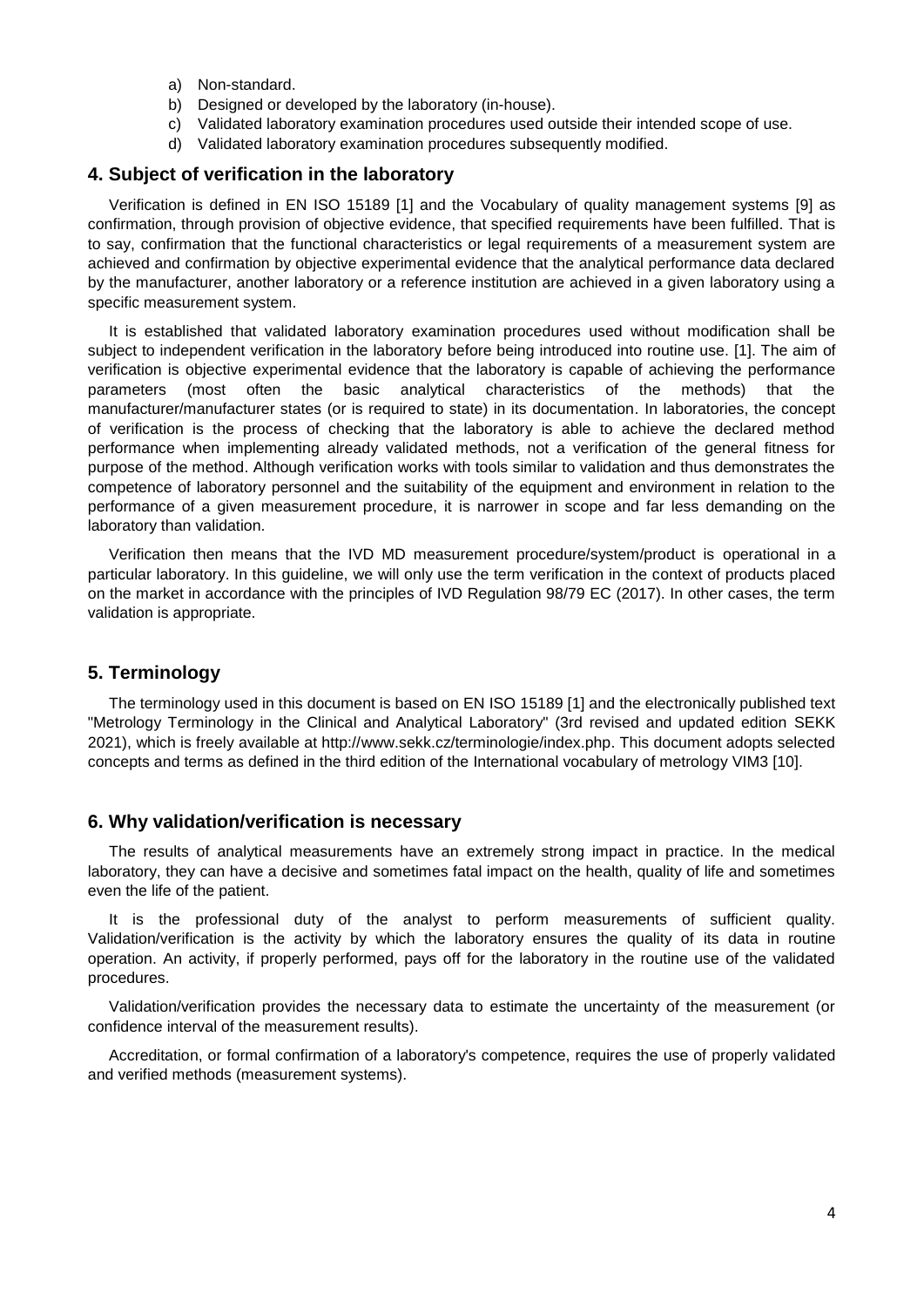# <span id="page-3-0"></span>**7. Who performs validation/verification**

#### <span id="page-3-1"></span>**7.1. Manufacturers of diagnostics**

According to the IVD Regulation 98/79 EC, only validated measuring systems may be placed on the European Union market by the manufacturer. The procedure and scope of validation of IVD MDs is defined by EN 13612 [11].

For manufacturers marketing their products in the USA applies, that their products are validated within the scope of the FDA-led Bioanalytical Method Validation Guidance for Industry [12].

#### <span id="page-3-2"></span>**7.2 Professional organization of analysts**

AOAC - aims to contribute to the global credibility of analytical results (and thus analytical chemistry and analytical chemists). This association has developed a number of validation, verifications, and certification programs and works with FDA-type institutions so that it also reaches directly into laboratory medicine. It refers to the analytical methods it publishes in its compendium as validated, because they have undergone a validation process involving interlaboratory comparisons. The AOAC has published its own guidance on how to verify analytical methods [4].

#### <span id="page-3-3"></span>**7.3 Medical laboratories**

However, the ultimate responsibility for adequate validation or verification of the measurement procedure rests with the medical laboratory itself. The level of effort that the laboratory itself must make in validation or verification varies considerably depending on whether the subject of validation/verification is a new procedure developed in the laboratory or a standard or official method that has also undergone full interlaboratory validation and is commonly used in the field.

If the validation data comes from manufacturers' documentation and is supported by experiments in manufacturers' laboratories, professional organisations and calibration/reference laboratories, then the laboratory must continuously update and verify the data. The main tools to do this are:

- Compliance with standard operating procedures for products meeting the requirements of IVD 98/79 EC 2017.
- Performing regular quality control (internal and external quality control).
- Developing and revising SOPs, with a critical focus on evaluating the results of inter-laboratory comparisons and studies.
- Ongoing and continuous staff training.
- Continuous monitoring of documents and information provided by reference institutions and organisations such as JCTLM, LGC, AOAC.

The trend of modern analytical measurement is clear. To use validated test kits and validated analytical measurement systems and to shift the main focus of laboratories to estimation of measurement uncertainties, quality control, education, continuous monitoring of information and implementation of new knowledge into laboratory practice.

# <span id="page-3-4"></span>**8. When validation is performed**

- Prior to being introduced into routine use of a new analytical method/measurement system in the laboratory, where the method has not been validated by the manufacturer.
- When extending the use of an existing method to an additional purpose (e.g. extending the measurement to another type of biological material), beyond the scope of use declared by the manufacturer.
- When adopting a method (in house type) from another laboratory or publication.
- Before introducing a new (different) test kit.
- When there is a significant change in instrumentation.
- When quality control and EQA indicate a persistent serious problem.
- According to the validation plan.

# <span id="page-3-5"></span>**9. When verification is performed**

• Prior to being introduced into routine use of a new but already by the manufacturer validated standard method/measurement system.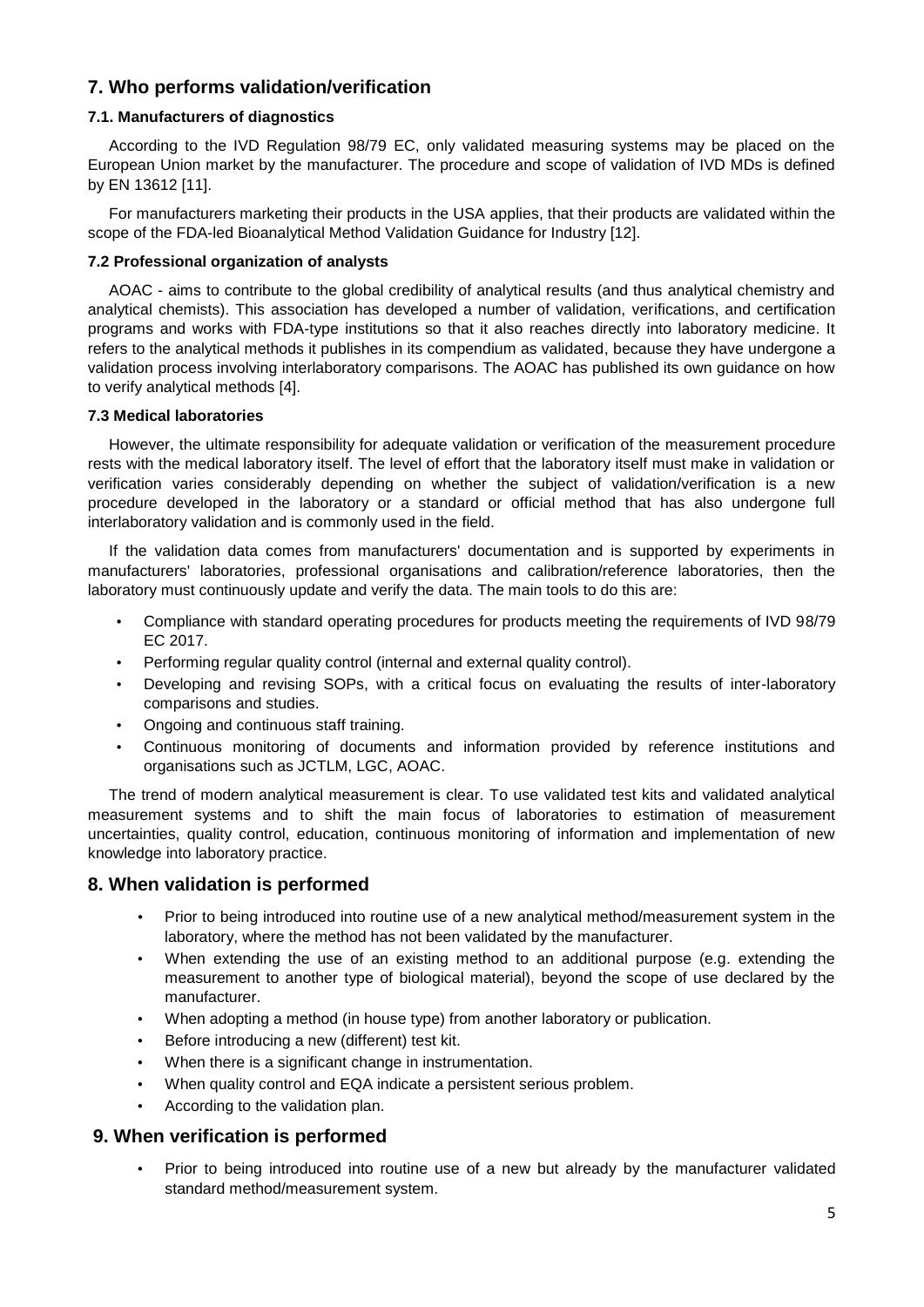- If quality control indicates a problem.
- According to the verification schedule, depending on the stability and robustness of the method.

# <span id="page-4-0"></span>**10. Scope of validation and verification**

The scope and depth of validation must always correspond to the need to obtain sufficient data to decide whether the method is indeed fit for its intended purpose [1]. In the case of verification, to confirm that the method is capable of performing under laboratory conditions (to exhibit analytical characteristics) such that it can be routinely used for its intended purpose. Validation/verification plans are determined by the nature of the method being validated/verified. Validation/verification of a qualitative method requires significantly less effort than validation/verification of a quantitative method. Manufacturer-validated methods - IVD MD products with CE marking and procedures verified by an inter-laboratory validation study require a lower level of verification than methods developed by the laboratory itself (i.e. in-house type) or methods substantially modified by the laboratory or adopted from another laboratory.

The scope of validation/verification shall be defined in the validation/verification plan.

In terms of validation/verification and its required scope, laboratory examinations can be divided into five groups:

- 1. Qualitative tests carried out using IVD products bearing the CE conformity mark.
- 2. Quantitative tests carried out using IVD products bearing the CE conformity mark.
- 3. Quantitative tests carried out using IVD products bearing the CE marking but using a modified procedure.
- 4. Quantitative tests developed by the laboratory (in-house).
- 5. Qualitative tests developed by the laboratory (in-house).

Validation and verification for the above groups of methods are different and are described in more detail in the following paragraphs. The validation must be as extensive as necessary to decide on the applicability of the method.

#### <span id="page-4-1"></span>**10.1 Verification of validated qualitative tests**

For this group of methods, the only requirement is strict adherence to the manufacturers' operating procedures (final CLIA Rules Part V, available at http://www. westgard.com). This type of method should also have an established internal and external quality control program. According to the wording of EC Regulation 98/79, control materials are to be recommended, supplied and characterised by the IVD manufacturer according to ISO 15198 [13].

#### <span id="page-4-2"></span>**10.2 Verification of validated quantitative tests**

These are methods that use devices that meet the requirements of IVD 98/79 EC and bear the CE mark. In this case the laboratory will limit itself to the verification of basic pre-validated parameters.

Most laboratory examinations fall into this category. CE marking of IVD products means confirmation of the conformity of their characteristics with the required ones, i.e. that they have been found to comply with the requirements of European Regulation 98/79 EC before being placed on the market. Thus, the IVD manufacturer has established a quality management system according to ISO 13485 [14] and its products have been validated by the procedures required by EN 13612 [11]. The fact that the laboratory uses IVD 98/79 EC-compliant products implies the following obligations for the laboratory, enabling it to claim manufacturer responsibility for the quality of the IVD MD product:

- The product must be used in accordance with its intended use as declared by the manufacturer.
- The user must follow the procedure indicated by the manufacturer (he must not modify this procedure in any way or in any way).
- The user must use the analytical measuring system specified by the manufacturer (he must not modify the analytical measuring system in any way or in any way).
- Instead of extensive validation, the user shall perform basic verification of the properties of these products using a simple verification plan.

The purpose of the verification of IVD methods is to confirm that the analytical and performance values obtained are in agreement with those declared by the manufacturer and that they can be achieved in a particular laboratory under normal conditions of routine operation.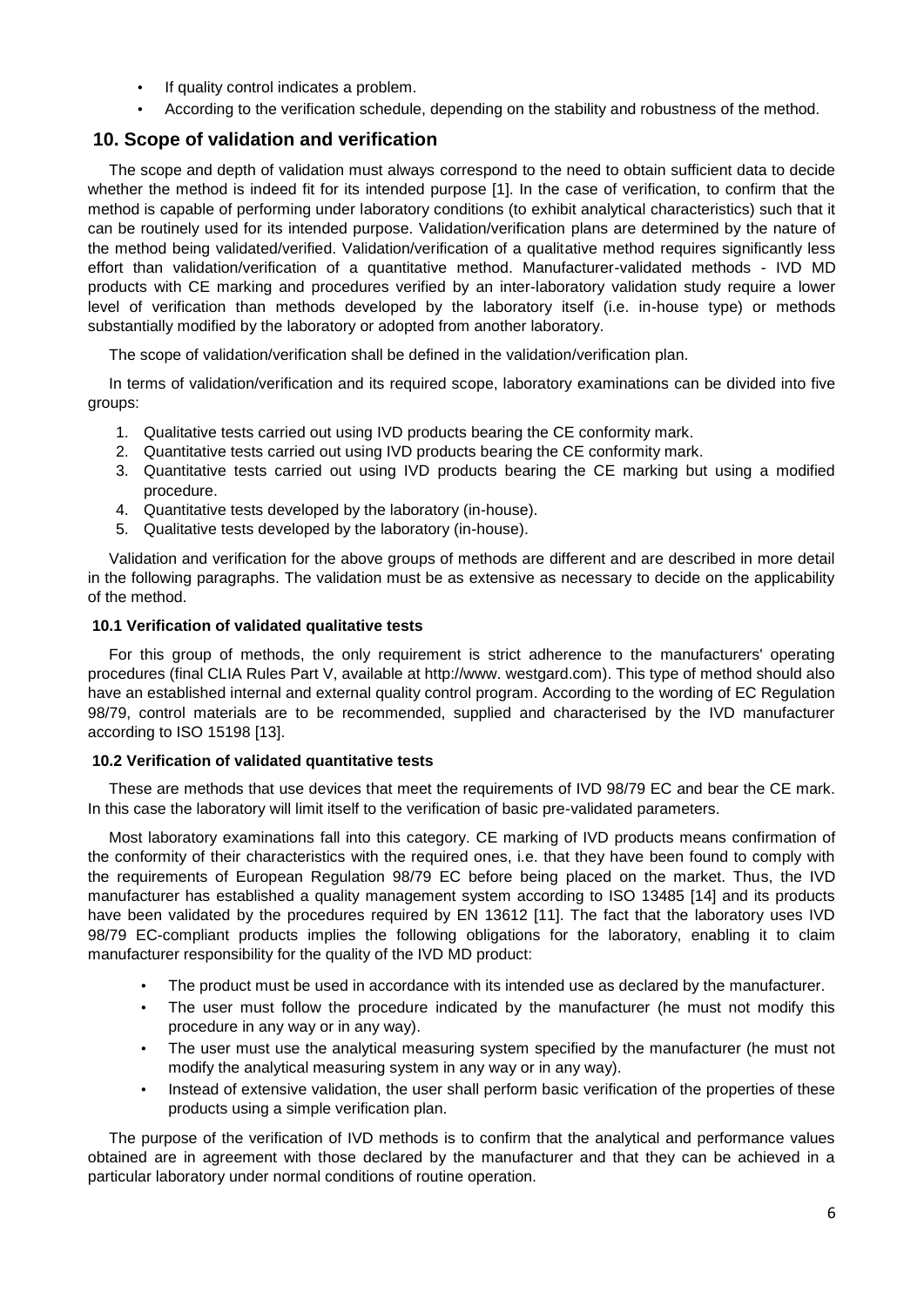The subject of verification is therefore not the IVD product itself, but the ability to perform the measurement process in a specific laboratory at a given time and space.

The verification should also result in a robust estimate of the measurement uncertainty. The minimum of the IVD MD product verification plan is:

- Precision (repeatability, intermediate precision).
- Bias (bias) quantified as recovery.
- Working range.

These features are necessary for a basic estimate of the uncertainty of the measurement results. The laboratory may verify other analytical characteristics if necessary.

#### <span id="page-5-0"></span>**10.3 Validation of modifications made to the originally validated method**

An example is the use of an IVD MD test set/analytical measurement system where the procedure has been modified in some way. Such a modified test set should be subjected to 'cross' validation. This is done (according to [11]) by comparing the validation results of the original and the modified method. The aim is to document that the modification has not compromised the conformity of the properties with the requirements specified for the application.

#### <span id="page-5-1"></span>**10.4 Quantitative examinations developed by the laboratory (in-house)**

Such a method must be validated in its entirety. This category includes methods developed in-house or adopted from another laboratory. In this case, a much broader and more comprehensive validation plan and investigation is necessary:

- Precision (repeatability, intermediate precision).
- Bias (bias), recovery.
- Working range, limit of detection and determination, linearity.
- Interference.
- Comparison with another method.
- Reference intervals and clinical decision limits.

The IUPAC Technical Report Harmonized Guidelines for Single-laboratory Validation of Methods of Analysis [15] deals in detail with validation from the position of a single laboratory and elaborates the laboratory approach in many variations.

## <span id="page-5-2"></span>**11. Establishing a validation/verification plan**

For both validation and verification, experimentally obtained values of the performance characteristics of the examination procedure (e.g. repeatability, intermediate precision and working range values) shall be compared with data supplied by the manufacturer in documentation of the measuring system or the originator of the analytical procedure or taken from data obtained during a previous validation. These predetermined criteria, together with the definition of the measurand and the selected acceptance characteristics of the procedure, form the core of the plan. Therefore, both validation and verification must follow a predefined plan that is approved by a staff member with appropriate authority and should include at least the following elements [8]:

- 1. the intended use of the laboratory examination procedure
- 2. the specification of the measurand
- 3. selection of relevant performance characteristics of the procedure
- 4. criteria for acceptance of the procedure as fit for purpose
- 5. the manner in which the experiments are to be performed
- 6. identification of the personnel responsible for performing the validation/verification, assessing the results and preparing and approving the report.

## <span id="page-5-3"></span>**12. Implementation of the validation/verification plan**

• Formulate the requirements to be achieved for the intended use (for IVD MD products, these requirements are part of the working documentation supplied by the manufacturer and the laboratory only verifies their validity).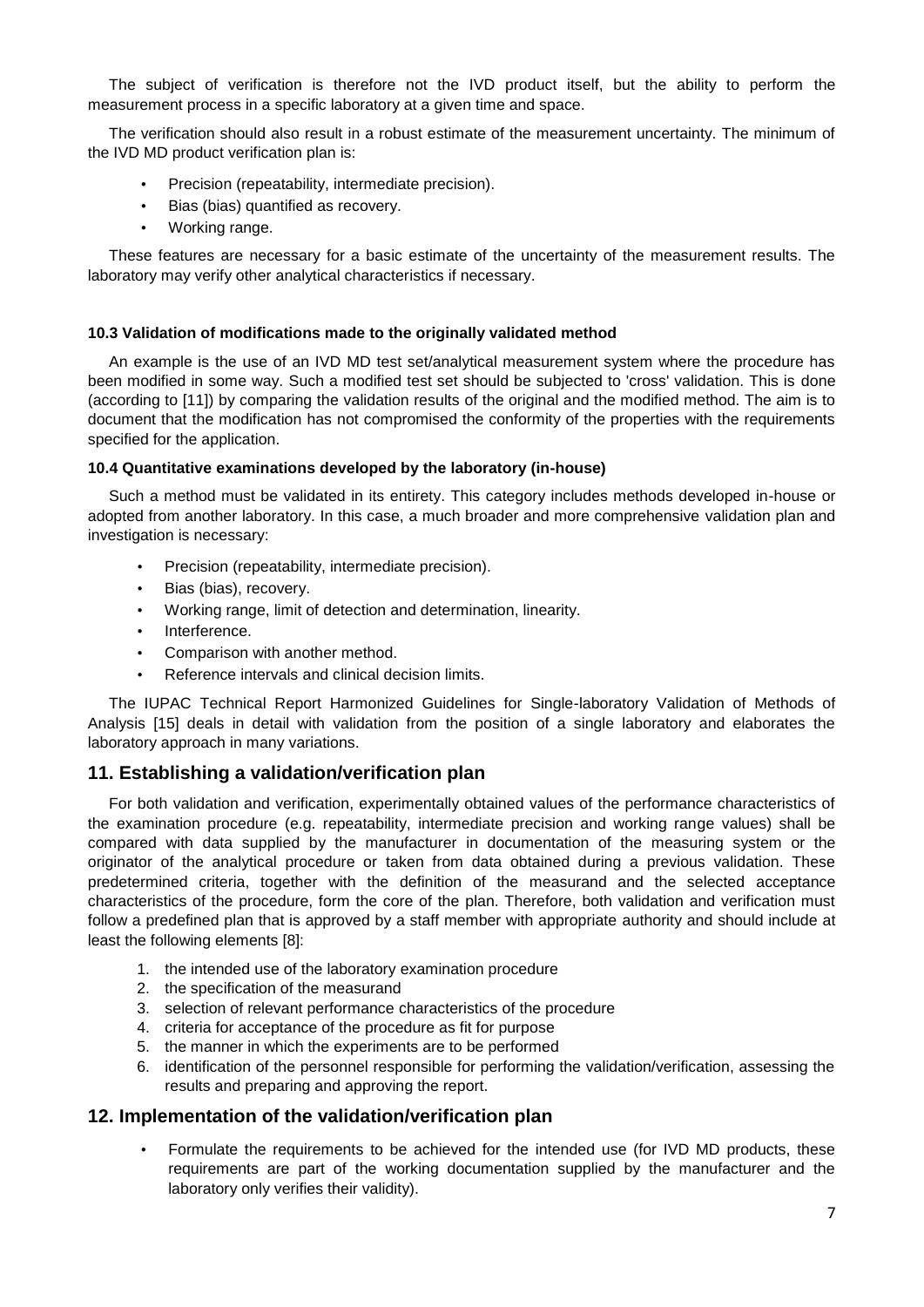- Determine the scope of the validation/verification, i.e. the selection of validation parameters the basic criterion is to obtain sufficient data to assess whether the method is suitable for the intended purpose, develop a plan.
- Verify that the analytical instrumentation used is qualified for the purpose, i.e. that its technical parameters are sufficient for the purpose, that it has been properly calibrated, etc.
- Select the samples on which the experiments are to be carried out.
- Carry out the relevant experiments.
- Evaluate the results.
- If necessary, take measures to ensure that the specified requirements are met.
- Produce validation/verification documentation in the form of a report.

#### <span id="page-6-0"></span>**13. Performance characteristics of the laboratory examination procedure**

The specific choice of which performance characteristics have to be examined and how to investigate them is a complex matter requiring expert judgement. In general, it is suggested [8] to use a risk management (i.e., professional judgment) to achieve the desired balance between meeting the specified requirements and obtaining statistically reliable data at reasonable cost to decide whether the parameter being investigated is consistent with the predefined criterion. For these reasons, this document, unlike the previous Recommendation, will not specify the number of samples required for each validation and/or verification experiment or prescribe the levels of any parameter. One simplistic recommendation cannot cover the requirements that the wide variety of laboratory examinations performed in medical laboratories require. It is advisable to consider carefully what the laboratory examination will be used for and to evaluate all the information available on the examination procedure.

The EN ISO 15189 standard [1] and reference [8] list the following parameters as performance characteristics of the laboratory examination procedure for validation and verification. Which ones are relevant for a given analytical procedure should be subject to expert judgement.

| Validation                                                                                                                                                                                                                                                                                                                                                                                                                                                              | Verification                                                                                                                                                                                                                                                                                  |  |
|-------------------------------------------------------------------------------------------------------------------------------------------------------------------------------------------------------------------------------------------------------------------------------------------------------------------------------------------------------------------------------------------------------------------------------------------------------------------------|-----------------------------------------------------------------------------------------------------------------------------------------------------------------------------------------------------------------------------------------------------------------------------------------------|--|
| measurement trueness<br>measurement accuracy<br>measurement precision, including<br>repeatability of measurement and<br>intermediate precision of<br>measurement<br>measurement uncertainty<br>analytical specificity including<br>interfering substances<br>reference interval and clinical<br>decision limits<br>analytical sensitivity<br>limit of detection and limit of<br>quantification<br>measurement range<br>diagnostic specificity<br>diagnostic sensitivity | measurement precision -<br>repeatability<br>intermediate precision<br>٠<br>measurement trueness - bias<br>working range, detection limit<br>stability<br>comparison with another method, if<br>$\bullet$<br>available<br>clinical decision limits<br>interferences<br>measurement uncertainty |  |

Table 1: Performance characteristics for analytical procedure validation/verification

If any particular performance characteristics are not applicable or reliably evaluable due to the nature of the examination procedure or the prevalence of the condition, this should be documented and justified.

The definition of individual performance parameters, the design, conduct and evaluation of validation and verification experiments are discussed in detail in the EURACHEM Guide [2] and in several other available documents [5, 6, 11, 15]. A pragmatic approach to ensure verification in a large clinical laboratory is described by Antonelli et al [7].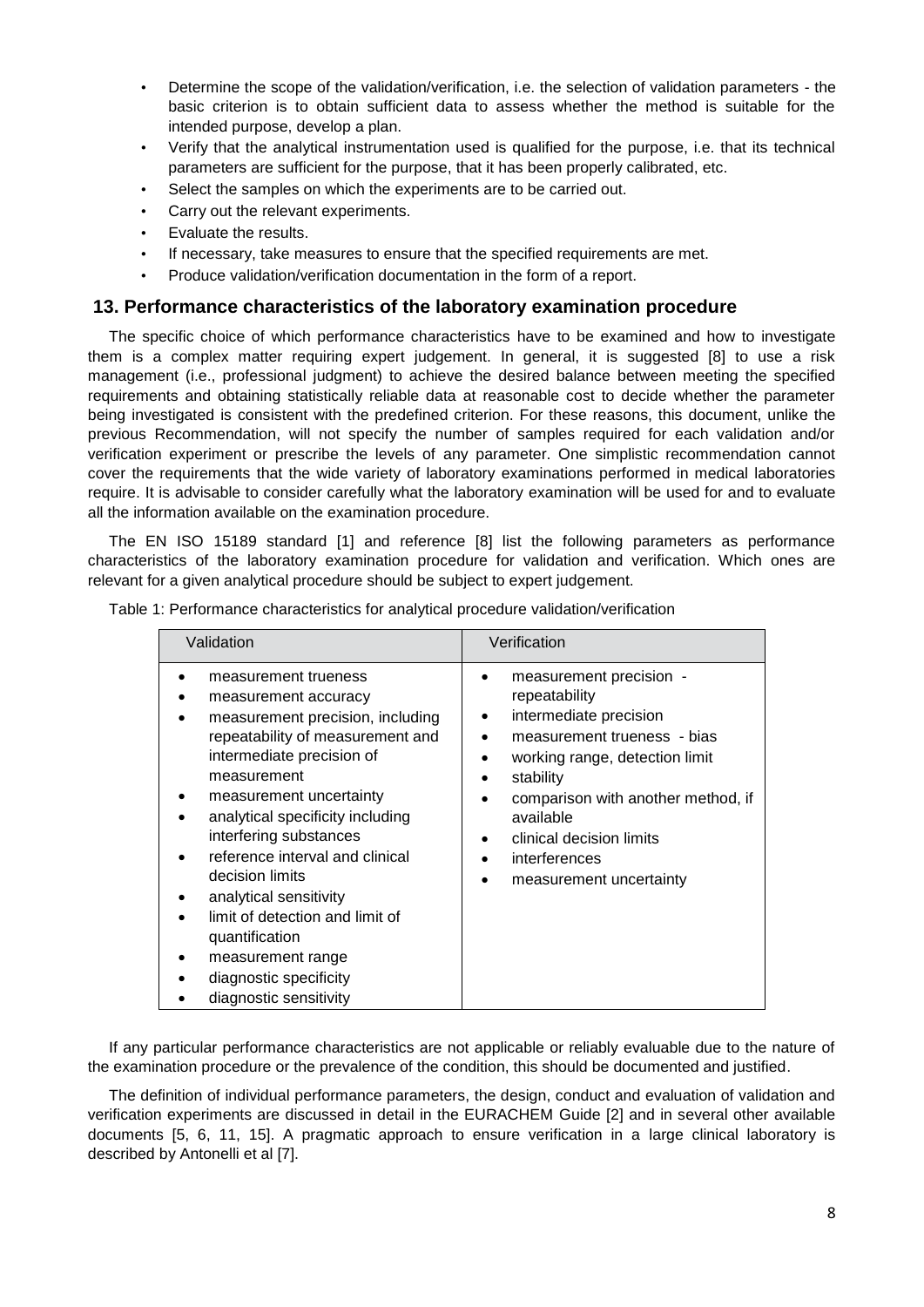#### <span id="page-7-0"></span>**13.1 Aspects closely related to validation/verification**

- Purpose of measurement.
- Definition of analyte and parameter.
- Pre-analytical procedures sample collection, sample and patient identification, transport and sample handling. A number of EFLM working group recommendations for the pre-analytical phase are available -EFLM-WG-PRE [16].
- Summary of minimum quality requirements for the measuring instrument.
- Metrological traceability of the values of the measurement standards (calibrators). Calibration of measurements.
- If a laboratory adopts a method used elsewhere without sufficient information and data on its validation, verification alone is not sufficient and validation must be performed in the laboratory.
- When using more than one instrumentation system for the same measurand, appropriate verification for each individual instrumentation system must be performed.
- If a laboratory examination procedure is modified, the impact of the specific modification (e.g. reduction of sample volume in paediatrics) on the performance characteristics of the procedure should be considered and documented and the extent of additional validation/verification of the procedure should be proposed.
- Bias, possibly recovery. It is ideal to determine bias using matrix certified reference materials that have analyte content values obtained by reference measurement procedures (CRM and SRM). Such samples are often unavailable to the routine laboratory. In practice, it is necessary to choose a procedure where the laboratory compares its results with those of other laboratories using the same control materials. This comparison can be made using control materials previously used in EQA programmes. The bias value obtained under repeatability conditions is suitable for processing into an estimate of measurement uncertainty.
- Comparability of methods: The ideal comparison method is the reference measurement procedure. It is usually unavailable in routine practice. Therefore, the procedure is to compare the new routine method/procedure/analytical system with another routine method/procedure/analytical system that has been previously validated. If we are validating a POCT method/analytical system, then we use routine laboratory methods as comparators.
- Validation of the calculations used.
- Sensitivity, linearity, measuring range, limit of detection, limit of quantification.
- Robustness.
- Measurement uncertainty.
- Provision of a minimum quality management programme and its limit parameters.
- Complete quality control documentation.

All these items must form an integrated, continuously designed and monitored system in the laboratory, as described in ISO 15189 [1]. Solving partial problems without linking them to the others is irrelevant.

## <span id="page-7-1"></span>**14. Documentation**

The validation/verification documentation in the laboratory shall consist of the validation/verification plan, the results obtained including raw data, and a validation/verification report containing a statement as to whether the method is suitable for the intended use. The results obtained must be demonstrably compared with the acceptance criteria specified in the validation/verification plan. The report must be assessed and authorized by a staff member with the appropriate authority. The results and report must be stored for at least the period of use of the laboratory examination procedure. The appropriate format of the plan and report is described in the Appendix to Eurachem Guide [3].

## <span id="page-7-2"></span>**15. Release and implementation**

A SOP and appropriate internal and external quality control procedures with health significance thresholds must be developed for a laboratory examination procedure that has been successfully validated or verified. Release and implementation must be carried out according to the general principles applicable in the laboratory. If an examination procedure is being re-established after a change has been made, it is appropriate to inform the requester of the change, particularly where this might have consequences for the interpretation of the results.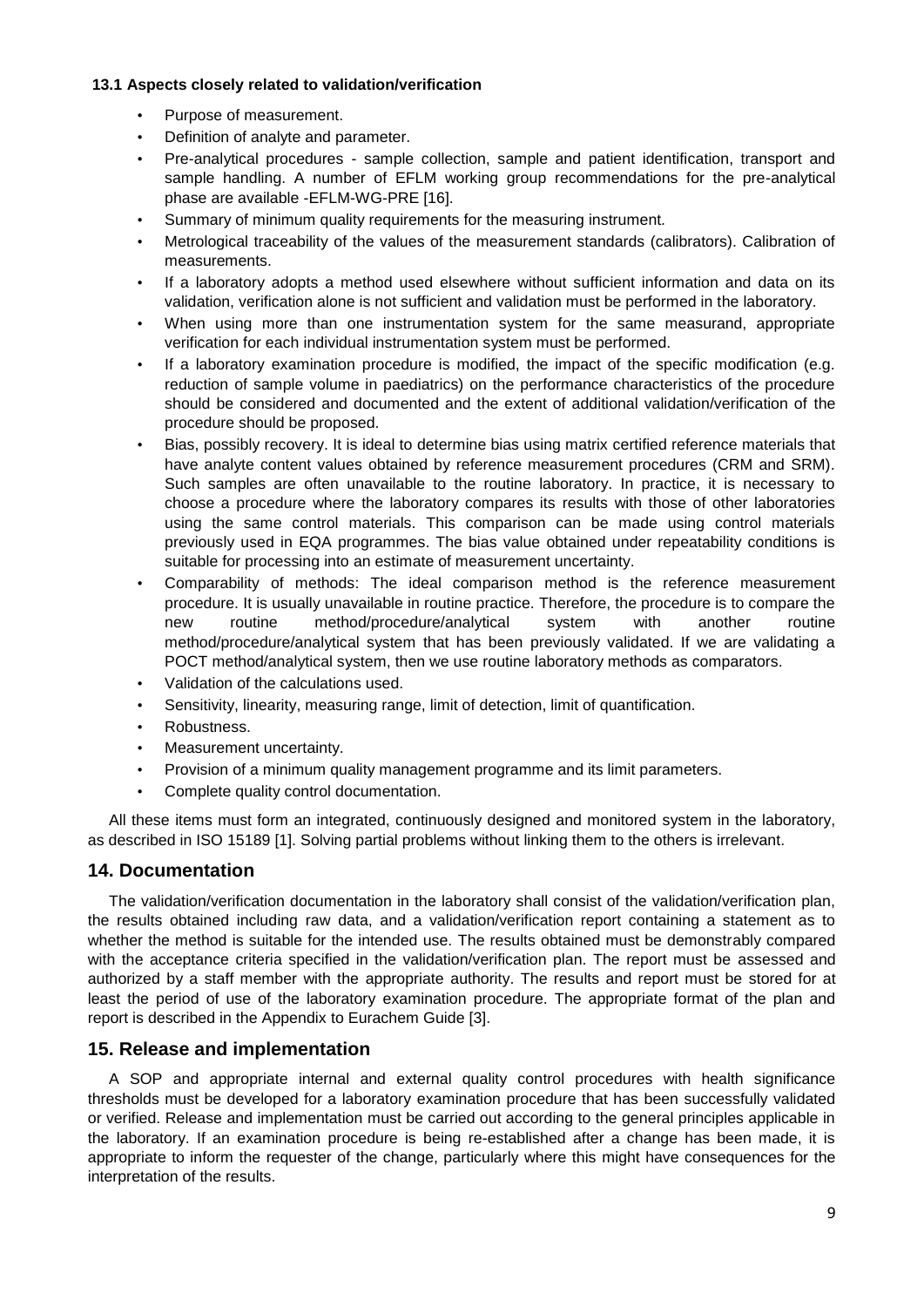# <span id="page-8-0"></span>**16. Summary of validation principles**

The laboratory must validate laboratory examination procedures from the following sources:

- a) non-standard and non-harmonised methods;
- b) methods designed or developed by the laboratory:
- c) standard methods used outside their intended scope of use;
- d) validated methods that have been subsequently modified.

For this purpose:

- Determine and document validation parameters and analytical characteristics (manufacturers' data on analytical characteristics of the method/measurement system).
- Determine and document the relevant acceptance criteria (analytical characteristic values specifying the requirements for the measurement system to meet the intended use).
- Plan validation experiments.
- Prior to the start of the experiments, make sufficiently familiar with the instrument and method, detailed training of personnel, and verification and calibration of instrumentation and computer technology, including statistical programs.
- Carry out the experiments.
- Reassess the criteria and repeat the experiments if necessary.
- Summarise and evaluate the results, produce a validation report.
- Propose a quality assurance and quality control procedures.
- Produce appropriate SOPs.
- Develop a revalidation plan and define criteria for this.

# <span id="page-8-1"></span>**17. Summary of verification principles**

Validated laboratory examination procedures used without modification shall be subject to independent verification under laboratory conditions before routine use is initiated.

For this purpose:

- Select and document the key characteristics of the analytical method to be verified (the laboratory must obtain information from the manufacturer/ originator of the method to confirm the performance characteristics of the procedure) and establish the required values for the performance characteristics of the method.
- Plan experiments for verification.
- Ensure that personnel are sufficiently familiar with the instrument and method, and that instrumentation and computer equipment, including statistical programs, are checked and calibrated before experiments begin.
- Perform the experiments.
- Summarise and evaluate the results, prepare a verification report.
- Propose a quality control method.
- Produce the relevant SOPs.
- Develop a plan for periodic repetition of verification and define criteria for this.